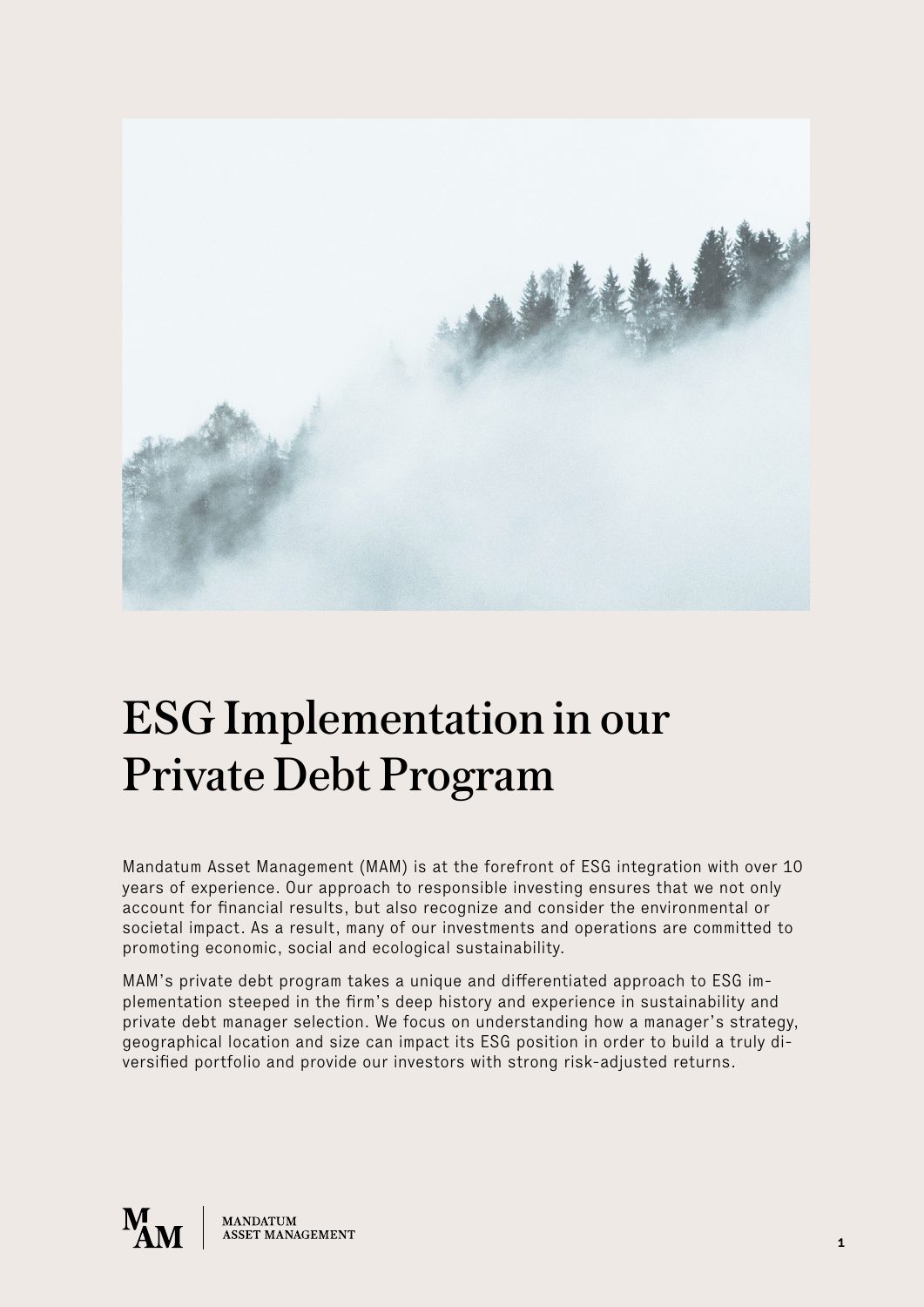## PORTFOLIO DIVERSIFICATION INFLUENCES ESG ANALYSIS

MAM believes that diversification across asset class subsegments is critical to building a balanced private debt program across market cycles.

Historically, MAM has focused on direct lending and opportunistic strategies and maintained an even split between the two strategies. The direct lending strategies provide more stable coupon payments and return profile, while opportunistic strategies provide differentiated risk-return drivers and have the potential for outsized returns in periods of dislocation. *[Read more about our diversified private debt program here](https://www.mandatumam.com/news-and-insights/insights/diversified-private-debt-program-as-a-tool-for-countercyclical-investing/)*. As a result of its diversified approach, MAM's private debt program has generated strong performance and clear alpha compared to its most relevant public market equivalent, the Euro High Yield Index. *[Read more about our performance analysis here](https://www.mandatumam.com/news-and-insights/insights/case-study-mandatum-am-private-debt-program-vs.-eur-high-yield/)*.

The beneficial result of strategy diversification affects our approach to ESG analysis. We evaluate ESG programs and policies with a number of other factors in mind, including strategy or location, similar to how direct lending or opportunistic strategies each play a different role in our portfolio.

## DIFFERENTIATED APPROACH TO ESG STAFFING

MAM believes that ESG implementation requires the support of the entire organization, including its investment, ESG and legal professionals. However, MAM takes a differentiated approach to ESG staffing, focusing on building a team with prior investment and operational expertise as opposed to recruiting ESG professionals who then need to learn about our investment strategies or the legal framework of alternative funds.

MAM's dedicated ESG team has previous and direct experience in private markets, legal matters, credit portfolio management and reporting, along with significant expertise in ESG policies and procedures. Although the starting point for ESG implementation is with the portfolio management team, we believe that this approach allows our ESG team to truly evaluate the sustainability factors of a potential investment in the context of the full portfolio's strategy and risk-return targets.

For the private debt program, the ESG team actively works with portfolio managers to review each target fund from an ESG standpoint. With their added investment experience and perspective, the ESG team can provide their analysis of a target manager and fund's ESG program as compared to other managers within a subsegment and with an understanding of how the target fund also affects the program's portfolio construction.

In addition to the ESG team, the portfolio management team looks at each deal from an ESG angle, beginning from the first meeting with the target manager and fund. The portfolio managers work closely with the ESG team throughout the due diligence process to create an informed decision on each potential investment based on financial and sustainability factors. Finally, the legal team is also critical to the legal review and negotiation of each target investment to ensure the implementation of responsible investing principles.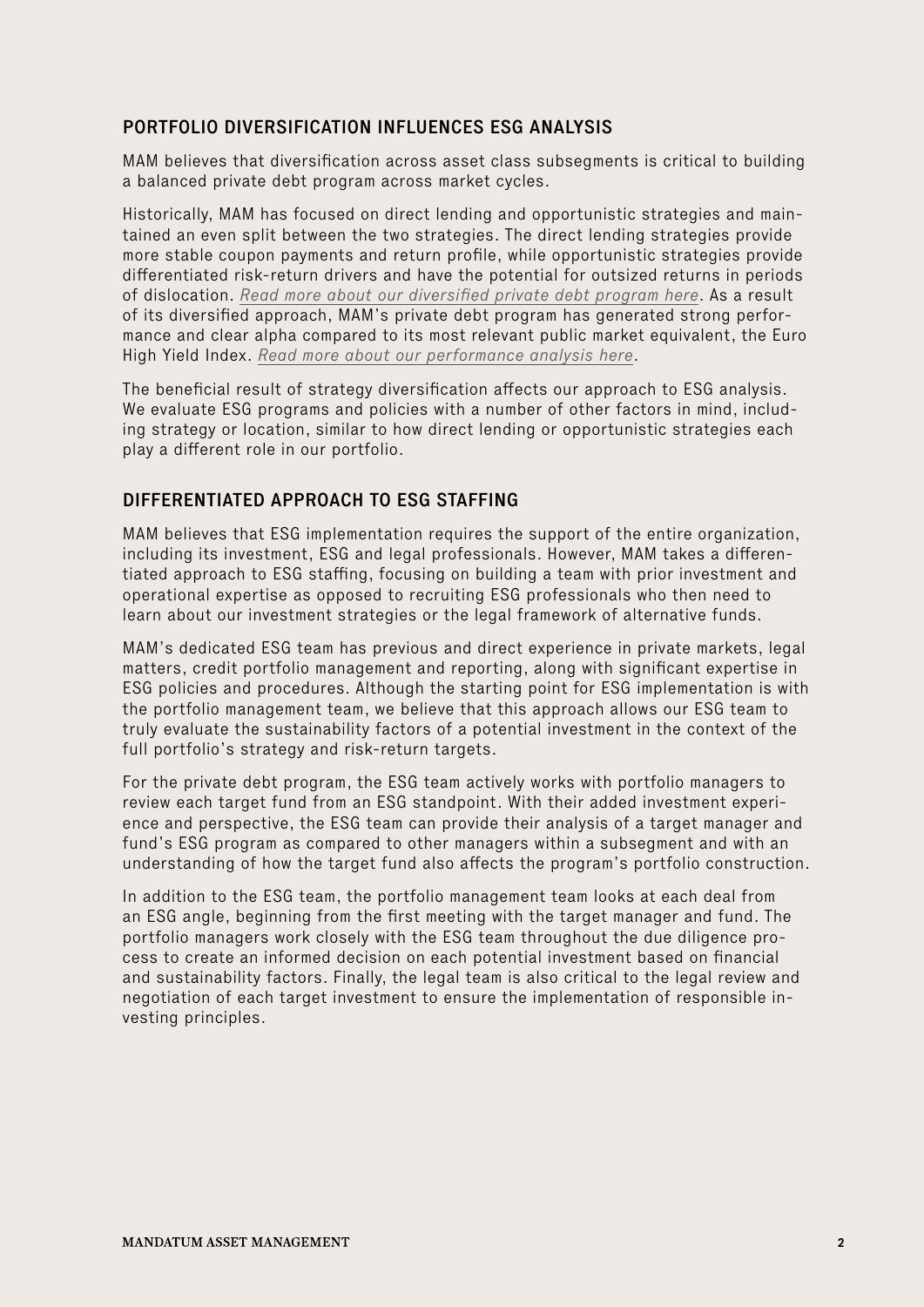#### RIGOROUS INVESTMENT PROCESS AND MONITORING

An ESG analysis is fully incorporated into the due diligence process and the continued monitoring of our managers and their funds, as demonstrated in Figure 1. In a fund of funds program like our private debt program, MAM believes the due diligence process and legal negotiations are the most important times to influence ESG matters. The ESG team leads the sustainability-related diligence and monitoring while working closely with the portfolio managers, who lead the investment diligence and monitoring.

|                                           | <b>Preliminary Review</b>                                                                                                                                                                                                                                                                                                                                                 | Due Diligence                                                                                                                                                                                                                                                                                         | Closing and Final<br>Decision                                                                                                                                                                                                                                                                                              | Active Portfolio<br>Management and<br>Monitoring                                                                                                                                                                                                                                                                                                                     |
|-------------------------------------------|---------------------------------------------------------------------------------------------------------------------------------------------------------------------------------------------------------------------------------------------------------------------------------------------------------------------------------------------------------------------------|-------------------------------------------------------------------------------------------------------------------------------------------------------------------------------------------------------------------------------------------------------------------------------------------------------|----------------------------------------------------------------------------------------------------------------------------------------------------------------------------------------------------------------------------------------------------------------------------------------------------------------------------|----------------------------------------------------------------------------------------------------------------------------------------------------------------------------------------------------------------------------------------------------------------------------------------------------------------------------------------------------------------------|
| Investment<br>Selection and<br>Monitoring | Overview of manager's<br>background and<br>strategy<br>• Performance history and<br>prior loan transactions<br>■ Team's experience<br>Preliminary review of<br>available marketing and<br>diligence materials                                                                                                                                                             | • Manager meetings and<br>0&A<br>• Detailed review of<br>materials and other<br>documentation,<br>including their quality<br>Collaterals,<br>covenants<br>■ Manager's ability to<br>manage portfolio<br>companies even in<br>distressed situations                                                    | • Final decision on<br>manager selection                                                                                                                                                                                                                                                                                   | • Overall monitoring of<br>macroeconomic and credit<br>market conditions<br>• Monitoring investment<br>returns vs. assumptions<br>■ Reqular investment committee<br>reviews of existing portfolios                                                                                                                                                                   |
| Responsible<br>Investment<br>Integration  | Assess whether the<br>fund's investment<br>activities comply with<br>MAM's responsible<br>investing policy<br>Review the manager's<br>٠<br>responsible investment<br>policy and active<br>ownership / engagement<br>policy<br>The manager's<br>$\blacksquare$<br>membership in external<br>RI organisations<br>Portfolio manager's<br>٠<br>expertise and ESG<br>resources | ESG survey (inc. 100+<br>questions) to manager<br>Review of material ESG<br>risks<br>■ Type of ESG reports<br>available as part of<br>regular fund reporting<br>Analysis of the manager<br>and fund's responsibility<br>investment practices as<br>compared to other funds<br>in the same sub-segment | Use of side letter to<br>influence the operation<br>of the funds and to<br>ensure the<br>implementation of<br>responsible investing<br>principles (e.g.,<br>excluding sectors and<br>industries, restricting<br>MAM's allocation to<br>select investments,<br>increasing the<br>transparency of the<br>fund's investments) | Review and, if necessary, discuss<br>regular ESG & RI reporting<br>Annual ESG survey to managers<br>including firm-level and<br>investment-level questions<br>Reporting outcomes to<br>investors<br>■ Following recent<br>developments on RI and ESG<br>matters<br>• Communicating to managers<br>their ESG position compared<br>to funds in the same sub-<br>market |

#### FIGURE 1. SUSTAINABILITY IS STRONGLY INTEGRATED INTO THE INVESTMENT PROCESS

#### Preliminary Review

During an introductory meeting with a manager, the team will review the target manager's responsible investing policy, membership to RI organisations and its ESG team and resources. MAM will also analyse whether the fund's investment activities comply with our responsible investing policy. Based on the preliminary review of the manager's investment experience and track record along with its ESG policies and practices, MAM will either pass on the opportunity or move into due diligence.

#### Due Diligence and Proprietary Survey

A key part of MAM's ESG due diligence is its proprietary 100+ question survey. Each target manager is required to answer the survey during the due diligence process, as well as annually over the course of the manager's partnership with MAM.

As demonstrated in Figure 2, the survey consists of firm-specific and portfolio-specific questions, which relate to policies and principles, governance, risk management, ESG integration and engagement, along with ESG reporting and resources. Based on survey responses, the managers and funds are classified in a chart (see Figure 3) and compared to other managers and funds within their subsegment. The survey responses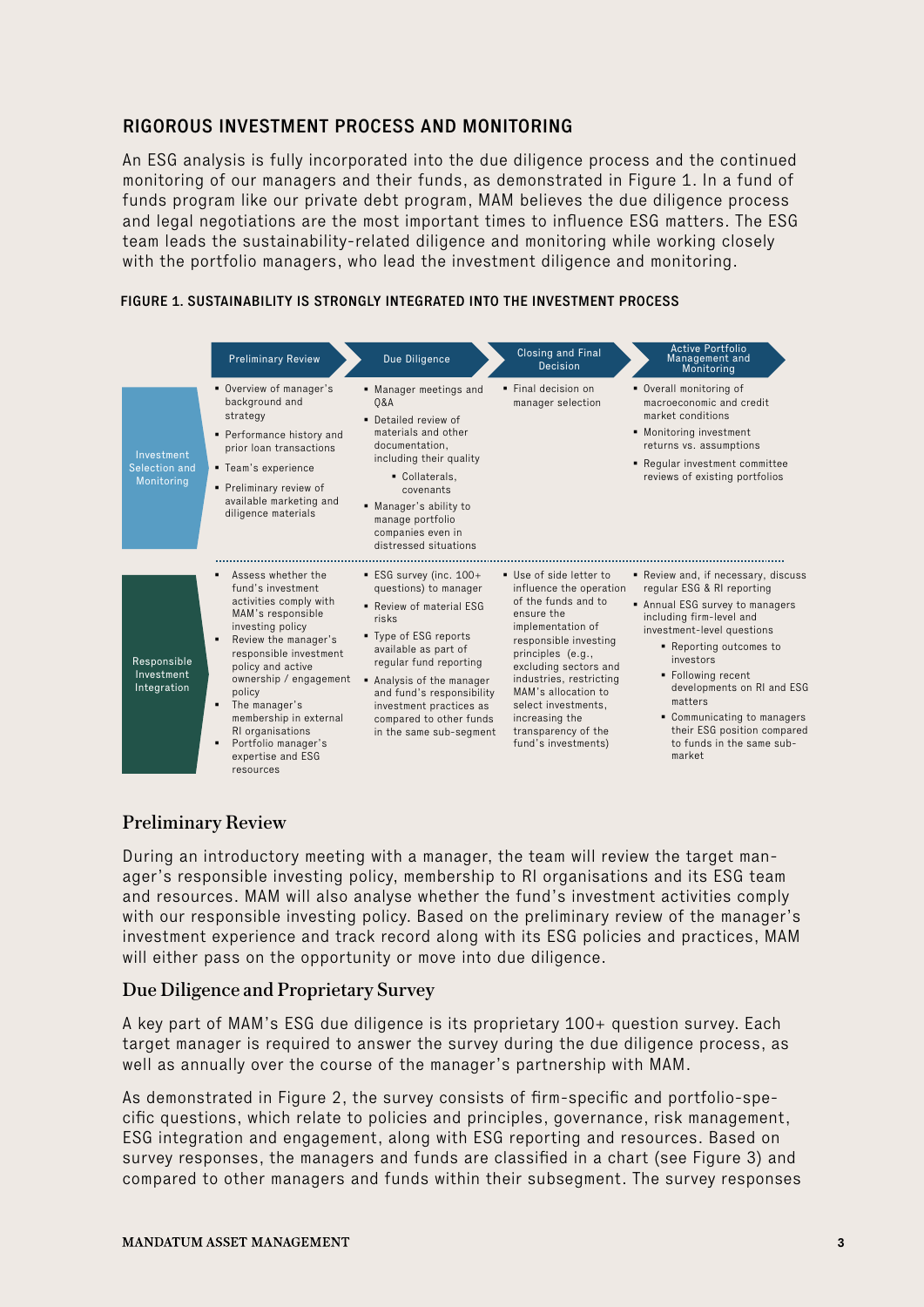and chart allow MAM to review any potential relevant ESG risks and issues and discuss these in further detail with the manager prior to making an investment decision. A copy of the chart is also included in the materials for the Investment Committee to demonstrate how each target manager and fund compares to the program's existing investments.

The analysis from the survey serves as one tool to evaluate managers and funds' ESG practices during due diligence. In addition, the ESG team, alongside the portfolio management team, meets with each target manager to discuss the results from the ESG survey in more detail. At this stage, we can also promote the ESG matters that we consider important to the firm and the private debt program.

#### FIGURE 2. SUSTAINABILITY IS STRONGLY INTEGRATED INTO THE INVESTMENT PROCESS



# Legal Review and Closing

Once both the investment and ESG diligence is complete, a final decision will be made whether MAM will invest in the target fund. During legal negotiations, the portfolio management and ESG teams leverage MAM's legal team and external advisors to influence and ensure the implementation of responsible investing principles, including the exclusion of select industries or increasing transparency into underlying fund investments.

#### Active Monitoring

Responses to the ESG survey during due diligence allow for active monitoring of the managers' management of sustainability and development of various ESG matters during the partnership. As referenced, all current managers receive the same questionnaire to answer on an annual basis, and meetings are also held with each manager to conduct a deep dive of their ESG integration and development. In the future, the ESG development of each manager and fund will be compared to other funds within each subsegment. Additionally, investments are monitored by reviewing regular ESG reporting, if available, and managers are strongly encouraged to report on ESG for the fund on a regular basis.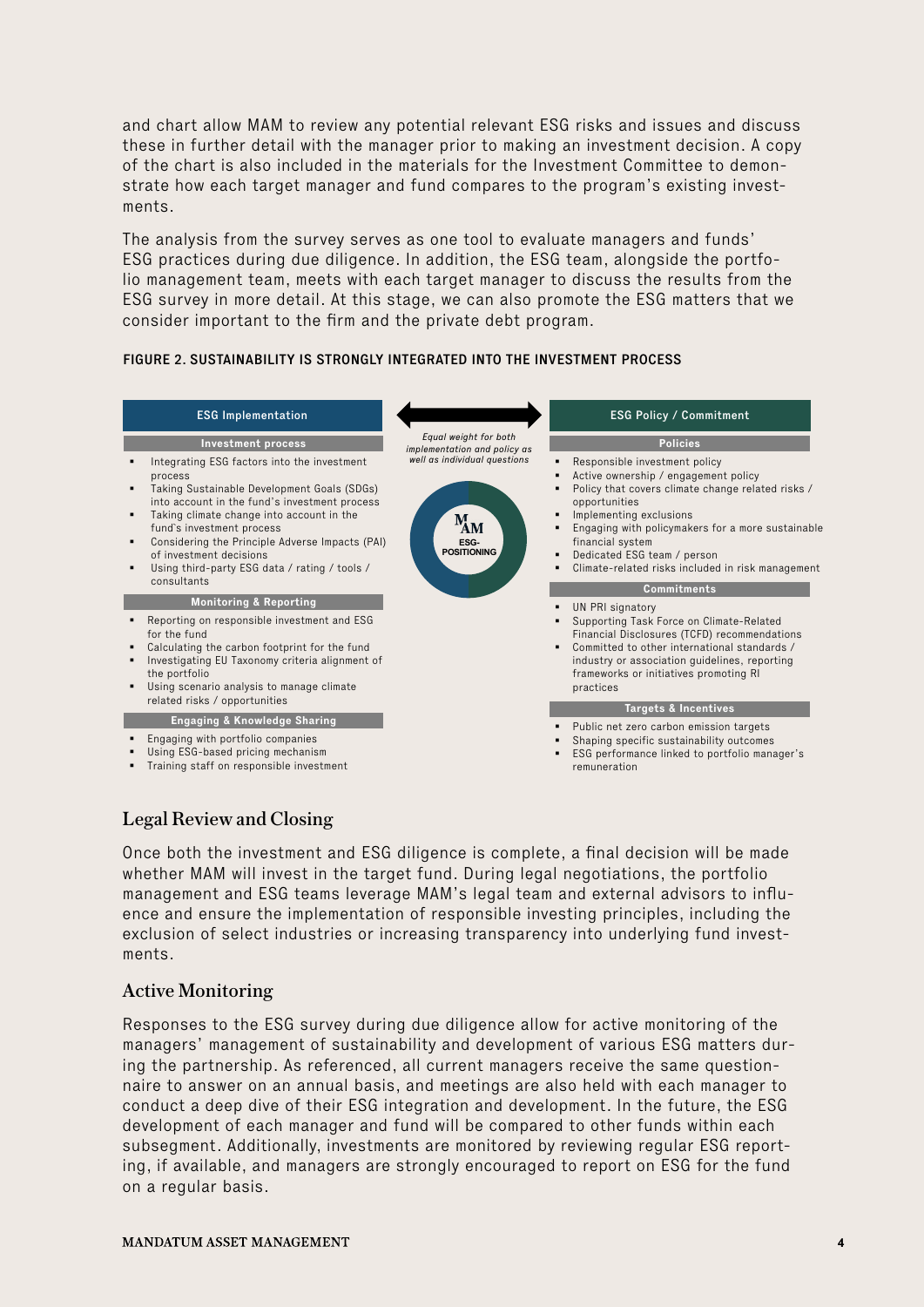#### PROPRIETARY ESG FRAMEWORK INFORMS INVESTMENT DECISIONS

As discussed, the survey results are a critical part of the due diligence process and ongoing monitoring of active managers. However, the survey results have also shown a number of interesting conclusions regarding the ESG position of our 22 active managers, as shown in Figure 3, that influence our investment selection. Particularly, we see that there are different levels of ESG implementation and commitment based on strategy and geography.





#### Portfolio Financing Managers

Portfolio financing managers generally have lower ESG scores given the number and types of investments made. On the whole, portfolio financing managers tend to lend to a large number of underlying companies, including small, family-owned businesses, making it hard to manage and review each company's ESG policy. However, it is important to understand the types of underlying companies that portfolio financing supports. For example, loans by portfolio financing managers to small, family-owned businesses aid local economies, especially during the COVID-19 pandemic, and you cannot expect the same level of reporting from an SME as compared to a large cap PE-owned company.

#### Small vs. Large Cap Managers

Our large cap managers outperform the smaller managers in the portfolio. On one hand, these managers usually have more resources to develop and build out ESG programs, principles and resources as compared to their smaller counterparts. Additionally, many of the large cap managers we track are focused on private equity and invest in more ESG-focused industries, like healthcare. Similarly, the underlying companies of the small and large cap managers have different levels of ESG implementation. Specifically, small cap companies tend to have more nascent ESG programs and fewer ESG resources as compared to their larger cap counterparts.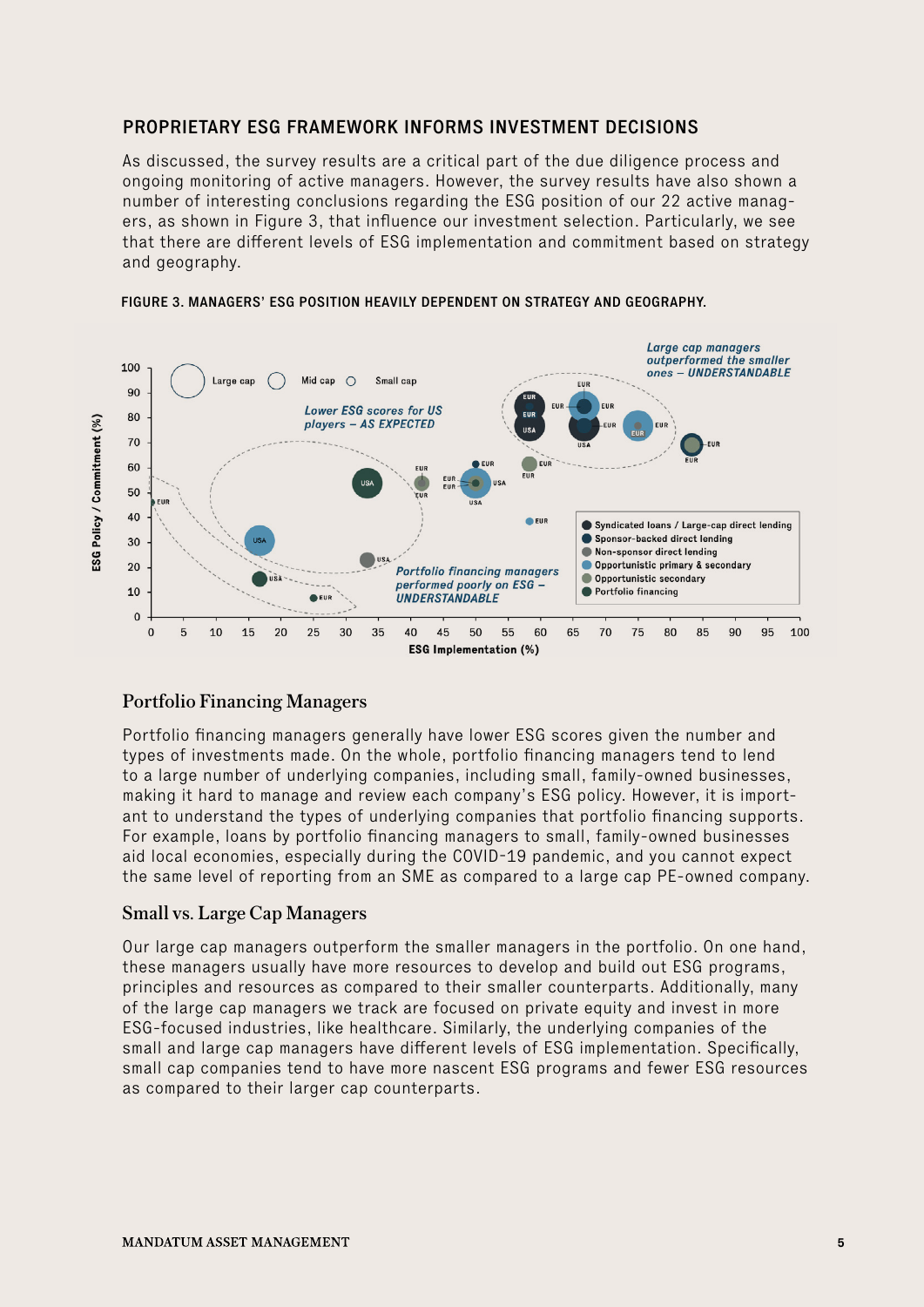#### United States vs. Europe

As expected, European managers have better ESG scores as compared to their US peers. Historically, implementation and regulation related to ESG has been much more prominent in Europe, leading to more developed and larger ESG resources and capabilities. In the United States, ESG implementation has only recently become a focus for managers, although we are seeing good progress and initiatives, albeit overdue, from these managers.

#### Primary vs. Secondary Managers

We have also seen a difference in ESG scores between our primary and secondary managers. Overall, our primary managers have scored better given their ability to influence ESG matters during investment and legal diligence. On the other hand, when buying an existing loan on the secondary market, many of the ESG terms in the loan documentation had already been agreed to a number of years ago, which may now be outdated, and challenging to amend or correct.

#### Influencing Investment Selection

We believe that a target manager and fund's ESG score from our survey should not ultimately be the only tool to determine whether the investment is attractive based on its sustainability factors. Instead, as seen in Figure 3, we should review the manager and fund's ESG capabilities in the context of its subsegment and investment strategy. Given their investment background and experience, our ESG professionals are able to complete a comprehensive review of a target fund that accounts for these factors, in addition to the ESG score from the survey.

For example, a portfolio financing manager's low ESG score could impact declining an investment opportunity. However, comparing the ESG score to other similar managers within the sub-segment provides additional detail on the manager's ESG position. Additionally, diving deeper into the fund's intended strategy and understanding that it may improve the local economy through its loans to local small, family-owned businesses offers a completely different ESG perspective of the investment.

#### **CONCLUSION**

MAM takes a dynamic approach to the ESG review and monitoring of our private debt program's managers and funds. Based on our diversified approach to portfolio construction, we take a wholistic view on the ESG position of our target funds based on its ESG scoring and investment strategy. With our proprietary survey as a base, we have a framework to compare and analyse the ESG program and capabilities of our managers within a subsegment of the private debt market. However, our ability to take a more informed view of our managers' ESG capabilities is dependent on our ESG professionals, who also have prior private markets and portfolio management experience. We believe that these dedicated professionals are a key differentiator and, alongside our portfolio managers, can help to build a diversified private debt program that reflects both financial and sustainability factors.

*This document is being provided to you for informational purposes only and does not constitute investment advice or a solicitation to invest or to participate in any trading or investment strategy. Any investors should make their own assessment as to the suitability of investing in any of the discussed strategies and, if necessary, consult their own legal and tax advisors. The presented information is based on the information available at the time the article was created as well as on the views and estimates of Mandatum Group at that time.*